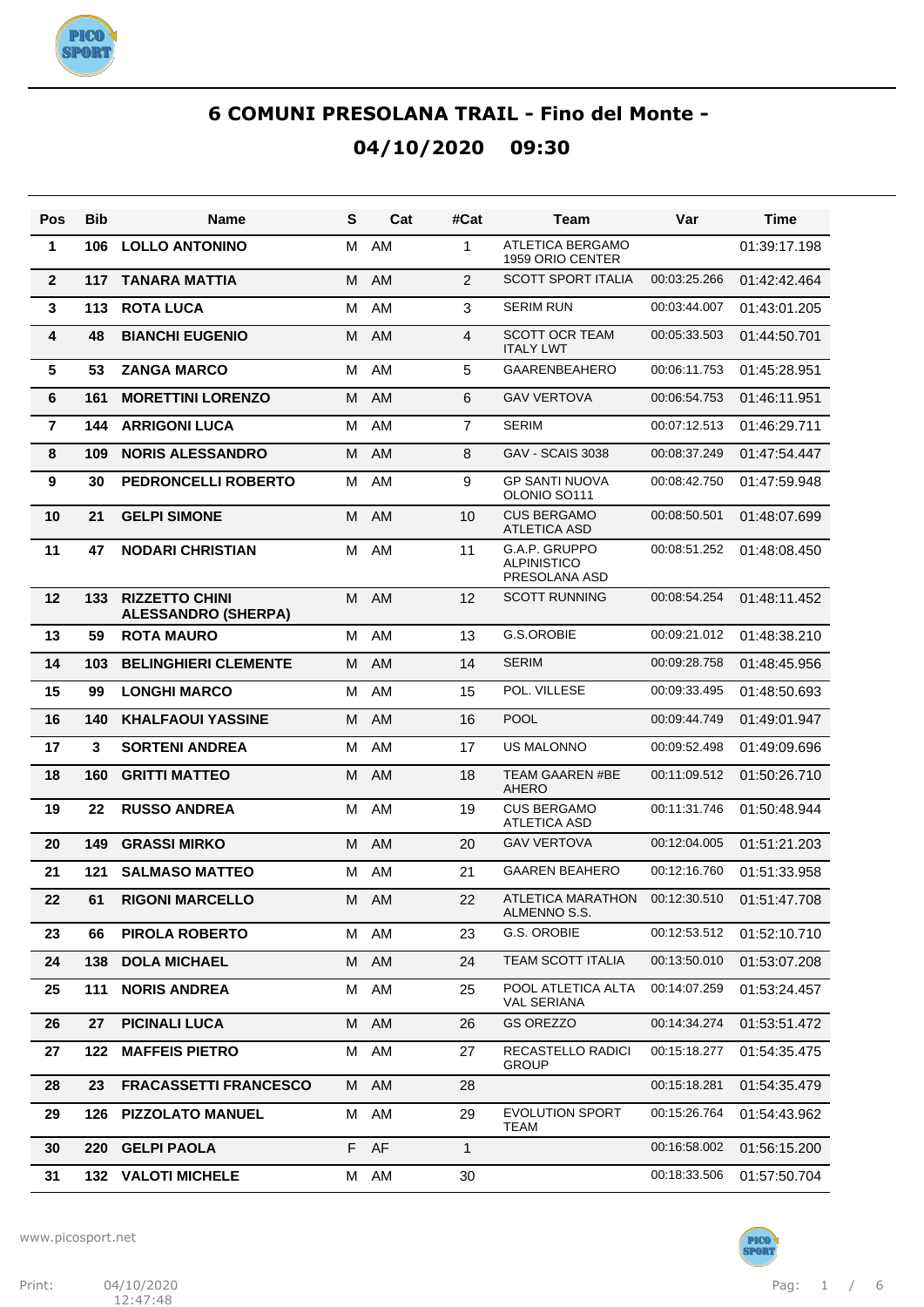

| Pos | Bib | <b>Name</b>                   | S | Cat       | #Cat | Team                                                     | Var          | Time         |
|-----|-----|-------------------------------|---|-----------|------|----------------------------------------------------------|--------------|--------------|
| 32  | 16  | <b>ROSSONI CLAUDIO</b>        | м | <b>AM</b> | 31   | <b>ATLETICA ESTRADA</b><br>(BG248)                       | 00:18:58.518 | 01:58:15.716 |
| 33  | 129 | <b>SPENDOLINI SANDRO</b>      | М | AM        | 32   | ANGOLO MOUNTAIN<br><b>RUNNING</b>                        | 00:19:09.760 | 01:58:26.958 |
| 34  | 74  | <b>BONALDI RUBEN</b>          | м | <b>AM</b> | 33   | <b>G.S OROBIE</b>                                        | 00:19:31.265 | 01:58:48.463 |
| 35  | 162 | <b>MAGLI EMANUELE</b>         | м | AM        | 34   | <b>SCAIS 3038</b>                                        | 00:19:32.525 | 01:58:49.723 |
| 36  | 128 | <b>COTTI DANIELE</b>          | м | <b>AM</b> | 35   | <b>ANGOLO MOUNTAIN</b><br><b>RUNNING</b>                 | 00:19:54.767 | 01:59:11.965 |
| 37  | 73  | <b>SALVI PAOLO</b>            | М | AM        | 36   |                                                          | 00:20:31.025 | 01:59:48.223 |
| 38  | 69  | <b>BELTRAMELLI ALEX</b>       | м | AM        | 37   | G.S. OROBIE                                              | 00:20:33.776 | 01:59:50.974 |
| 39  | 67  | <b>MESSA DANILO</b>           | М | AM        | 38   | ASTORI.13                                                | 00:22:08.267 | 02:01:25.465 |
| 40  | 51  | <b>BARCELLA PASQUALE</b>      | м | AM        | 39   | <b>GAV VERTOVA</b>                                       | 00:22:46.269 | 02:02:03.467 |
| 41  | 28  | <b>BESANA DINO</b>            | М | AM        | 40   | S. E. C. CIVATE                                          | 00:23:10.008 | 02:02:27.206 |
| 42  | 145 | <b>PEDRAZZOLI VITTORIO</b>    | M | AM        | 41   | ASD LANZADA                                              | 00:24:50.261 | 02:04:07.459 |
| 43  | 127 | <b>CARENINI PAOLO</b>         | М | AM        | 42   | ASD FO DI PE                                             | 00:25:29.010 | 02:04:46.208 |
| 44  | 105 | <b>VITTA ZELMAN FILIPPO</b>   | M | AM        | 43   | DK RUNNERS                                               | 00:25:47.010 | 02:05:04.208 |
| 45  | 64  | <b>SALVI WALTER</b>           | M | AM        | 44   |                                                          | 00:26:00.258 | 02:05:17.456 |
| 46  | 125 | <b>BERTOCCHI SIMONE</b>       | м | AM        | 45   | ANGOLO MOUNTAIN<br><b>RUNNING</b>                        | 00:26:19.518 | 02:05:36.716 |
| 47  | 101 | <b>GOFFI MATTEO</b>           | M | AM        | 46   | ASD MONTE ORFANO<br><b>RUNNERS</b>                       | 00:26:27.762 | 02:05:44.960 |
| 48  | 157 | <b>PONTI MASSIMILIANO</b>     | M | AM        | 47   | <b>TEAM GAAREN #BE</b><br>AHERO                          | 00:26:28.514 | 02:05:45.712 |
| 49  | 203 | <b>ROSSI MARIA EUGENIA</b>    | F | AF        | 2    | ELLE ERRE / SCOTT                                        | 00:26:34.258 | 02:05:51.456 |
| 50  | 9   | <b>SFORZA LUCA</b>            | M | AM        | 48   | ARKÉ TRAIL RUNNING<br>-POOL SOC. ATL. ALTA<br>VALSERIANA | 00:26:56.508 | 02:06:13.706 |
| 51  | 94  | <b>BARBO GIOVANNI</b>         | M | AM        | 49   | ATL.PARATICO                                             | 00:28:02.514 | 02:07:19.712 |
| 52  | 152 | <b>MANZONI GIANCARLO</b>      | М | AM        | 50   |                                                          | 00:28:13.503 | 02:07:30.701 |
| 53  | 58  | <b>FALGARI ERIK</b>           |   | M AM      | 51   | <b>ATLETIC MARATHON</b><br>ALMENNO                       | 00:28:26.756 | 02:07:43.954 |
| 54  | 146 | <b>ZANCHI LUCA</b>            |   | M AM      | 52   | GAAREN BEAHERO                                           | 00:28:44.504 | 02:08:01.702 |
| 55  | 115 | <b>VARGIU MATTEO</b>          | М | AM        | 53   |                                                          | 00:28:51.001 | 02:08:08.199 |
| 56  | 37  | <b>PARRAVICINI ALESSANDRO</b> | M | AM        | 54   | <b>VAM RACE</b>                                          | 00:28:57.999 | 02:08:15.197 |
| 57  | 4   | <b>MIRABELLA PASQUALE</b>     | м | AM        | 55   | RUNNERS BERGAMO                                          | 00:29:14.246 | 02:08:31.444 |
| 58  | 114 | <b>CARMINATI DANIELE</b>      | М | AM        | 56   | <b>EROCK TEAM - ELLE</b><br>ERRE ASD                     | 00:29:16.497 | 02:08:33.695 |
| 59  | 130 | <b>AGAZZI FULVIO</b>          | М | AM        | 57   | CARVICO<br><b>SKYRUNNING</b>                             | 00:29:40.245 | 02:08:57.443 |
| 60  | 91  | <b>MARCHETTI LUCA</b>         | М | AM        | 58   | ATLETICA LA TORRE                                        | 00:29:46.245 | 02:09:03.443 |
| 61  | 151 | <b>RESMINI DIEGO</b>          | м | AM        | 59   |                                                          | 00:29:57.744 | 02:09:14.942 |
| 62  | 110 | <b>BESANA ANDREA</b>          | М | AM        | 60   | <b>EROCK TEAM - ELLE</b><br><b>ERRE ASD</b>              | 00:30:48.754 | 02:10:05.952 |
| 63  | 215 | <b>SONZOGNI CRISTINA</b>      | F | AF        | 3    | <b>EROCK TEAM - ELLE</b><br><b>ERRE ASD</b>              | 00:30:48.766 | 02:10:05.964 |

www.picosport.net



PICO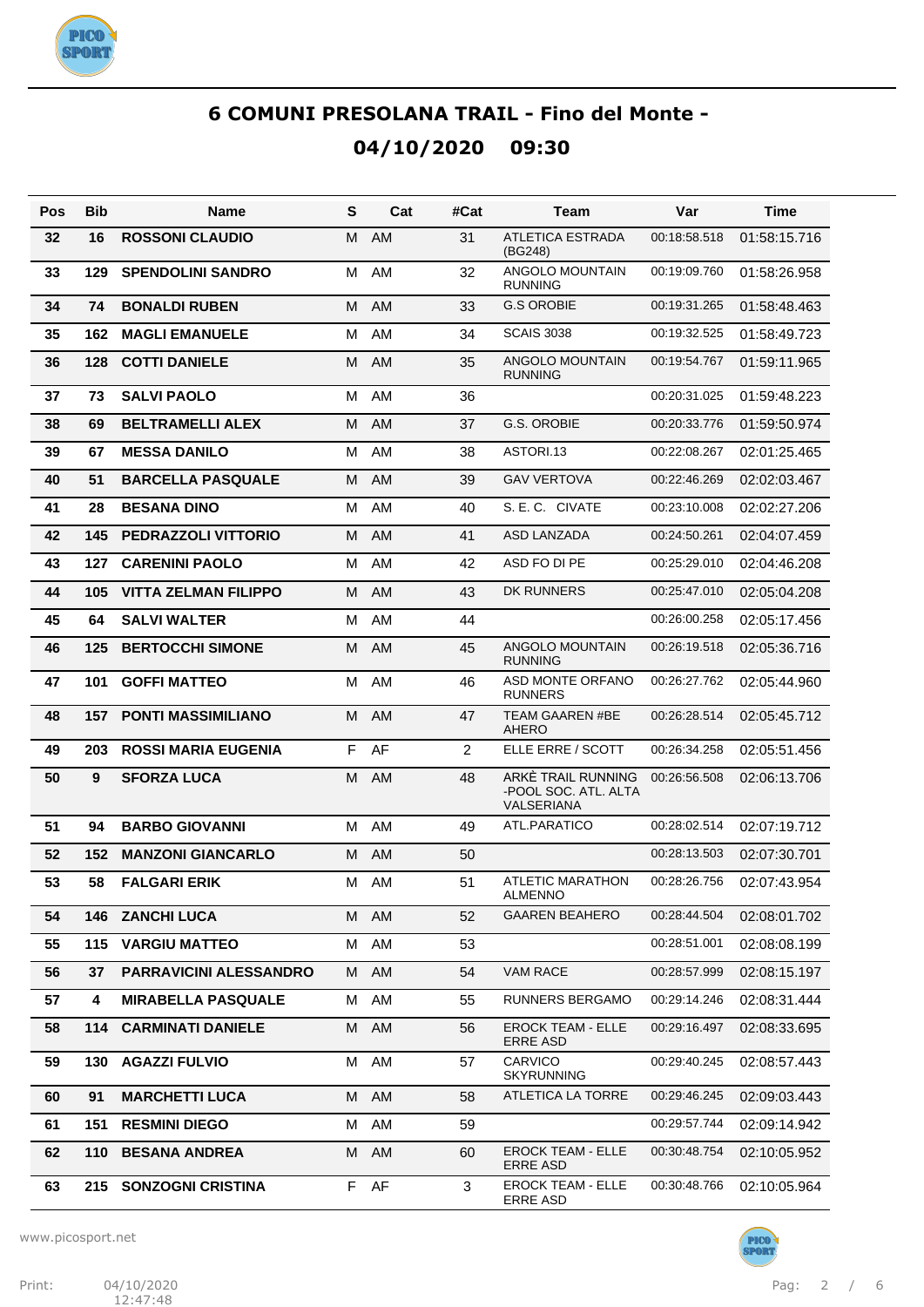

| <b>Pos</b> | <b>Bib</b>   | Name                            | S | Cat  | #Cat | Team                                         | Var          | Time         |
|------------|--------------|---------------------------------|---|------|------|----------------------------------------------|--------------|--------------|
| 64         | 76           | <b>ARRIGONI LUCA</b>            | м | AM   | 61   | <b>DYNAMIC CLUB</b><br>BERGAMO               | 00:31:14.496 | 02:10:31.694 |
| 65         | 43           | <b>LEGGERI MATTEO</b>           | М | AM   | 62   |                                              | 00:31:28.004 | 02:10:45.202 |
| 66         | 38           | <b>MARTINELLI LUCA</b>          | м | AM   | 63   |                                              | 00:31:41.744 | 02:10:58.942 |
| 67         | 10           | <b>ARRIGONI SIMONE</b>          | М | AM   | 64   | <b>GS OROBIE</b>                             | 00:31:47.744 | 02:11:04.942 |
| 68         | 29           | <b>DELCARRO LUCA</b>            | м | AM   | 65   | <b>CARVICO</b><br><b>SKYRUNNING</b>          | 00:31:59.755 | 02:11:16.953 |
| 69         | 107          | <b>ALBANI ROCCHETTI DAVID</b>   | м | AM   | 66   | <b>CARVICO</b><br><b>SKYRUNNING</b>          | 00:32:13.005 | 02:11:30.203 |
| 70         | 77           | <b>PIFFARI ANDREA</b>           | м | AM   | 67   | <b>CRAL UBI BANCA</b>                        | 00:33:19.745 | 02:12:36.943 |
| 71         | 33           | <b>MAPELLI DANIELE</b>          | м | AM   | 68   | <b>SEC CIVATE</b>                            | 00:33:22.995 | 02:12:40.193 |
| 72         | $\mathbf{1}$ | <b>DE LUCA BRUNO</b>            | м | AM   | 69   | <b>ATLETICA ISOLA</b><br>D'ELBA              | 00:33:45.995 | 02:13:03.193 |
| 73         | 78           | <b>MOSCA PAOLO</b>              | М | AM   | 70   | <b>SCOTT OCR TEAM</b><br><b>ITALY LWT</b>    | 00:33:46.511 | 02:13:03.709 |
| 74         | 142          | <b>GALLI FABIO</b>              | M | AM   | 71   |                                              | 00:34:10.005 | 02:13:27.203 |
| 75         | $112$        | <b>BUGINI CARLO</b>             | м | AM   | 72   | <b>EROCK TEAM - ELLE</b><br><b>ERRE ASD</b>  | 00:34:27.246 | 02:13:44.444 |
| 76         | 201          | <b>RIVA IPPOLITA</b>            | F | AF   | 4    | <b>RUNNERS BERGAMO</b>                       | 00:35:15.746 | 02:14:32.944 |
| 77         | 14           | <b>BABONI SIMONE</b>            | М | AM   | 73   | G.S.<br><b>ZELOFORAMAGNO</b>                 | 00:35:34.496 | 02:14:51.694 |
| 78         | 100          | <b>AGOSTA EROS</b>              |   | M AM | 74   | <b>RUNNERS BERGAMO</b>                       | 00:35:44.996 | 02:15:02.194 |
| 79         | 92           | <b>POZZOLI ALESSANDRO</b>       | м | AM   | 75   |                                              | 00:35:47.756 | 02:15:04.954 |
| 80         | 135          | <b>EPIS MARCO</b>               |   | M AM | 76   | <b>GAAREN #BEAHERO</b>                       | 00:36:13.996 | 02:15:31.194 |
| 81         | 89           | <b>BONALDI ANGELO</b>           | м | AM   | 77   |                                              | 00:36:20.746 | 02:15:37.944 |
| 82         | 75           | <b>GERVASONI MAURO</b>          | м | AM   | 78   | <b>ATLETICA VALLE</b><br><b>BREMBANA</b>     | 00:36:30.246 | 02:15:47.444 |
| 83         | 153          | <b>PLEBANI DOMENICO</b>         | м | AM   | 79   |                                              | 00:36:38.746 | 02:15:55.944 |
| 84         | 159          | <b>GRITTI MICHELE</b>           | M | AM   | 80   | <b>TEAM GAAREN #BE</b><br><b>AHERO</b>       | 00:36:52.996 | 02:16:10.194 |
| 85         | 83           | <b>CARMINATI ADRIANO</b>        | м | AM   | 81   | ARRANCABOTTA<br>TEAM                         | 00:39:06.248 | 02:18:23.446 |
| 86         |              | <b>120 CONFALONIERI DANIELE</b> |   | M AM | 82   | GAAREN #BEAHERO                              | 00:39:28.248 | 02:18:45.446 |
| 87         | 68           | <b>CANCELLIER LUCA</b>          |   | M AM | 83   | <b>RUNNING TEAM</b><br><b>MOTTA VISCONTI</b> | 00:40:30.508 | 02:19:47.706 |
| 88         | 6            | <b>SEROLDI PAOLO</b>            |   | M AM | 84   |                                              | 00:40:32.748 | 02:19:49.946 |
| 89         | 13           | <b>COLOMBO DARIO</b>            | М | AM   | 85   | <b>CARVICO SKY</b><br><b>RUNNING</b>         | 00:40:39.751 | 02:19:56.949 |
| 90         | 85           | DE PICCOLI ERALDO               | M | AM   | 86   | <b>RUNNING TEAM</b><br><b>MOTTA VISCONTI</b> | 00:41:16.508 | 02:20:33.706 |
| 91         | 164          | <b>LAINI GIACOMO</b>            |   | M AM | 87   | ANGOLO MOUNTAIN<br><b>RUNNING</b>            | 00:41:31.765 | 02:20:48.963 |
| 92         |              | 123 CONTI ALESSANDRO            |   | M AM | 88   | <b>ASD TRAIL RUNNING</b><br><b>BRESCIA</b>   | 00:41:36.277 | 02:20:53.475 |
| 93         | 41           | <b>FERRANDI DARIO</b>           | М | AM   | 89   |                                              | 00:41:54.275 | 02:21:11.473 |
| 94         | 221          | <b>SANTINELLI CLAUDIA</b>       |   | F AF | 5    | ATLETICA COLOGNO                             | 00:42:16.781 | 02:21:33.979 |

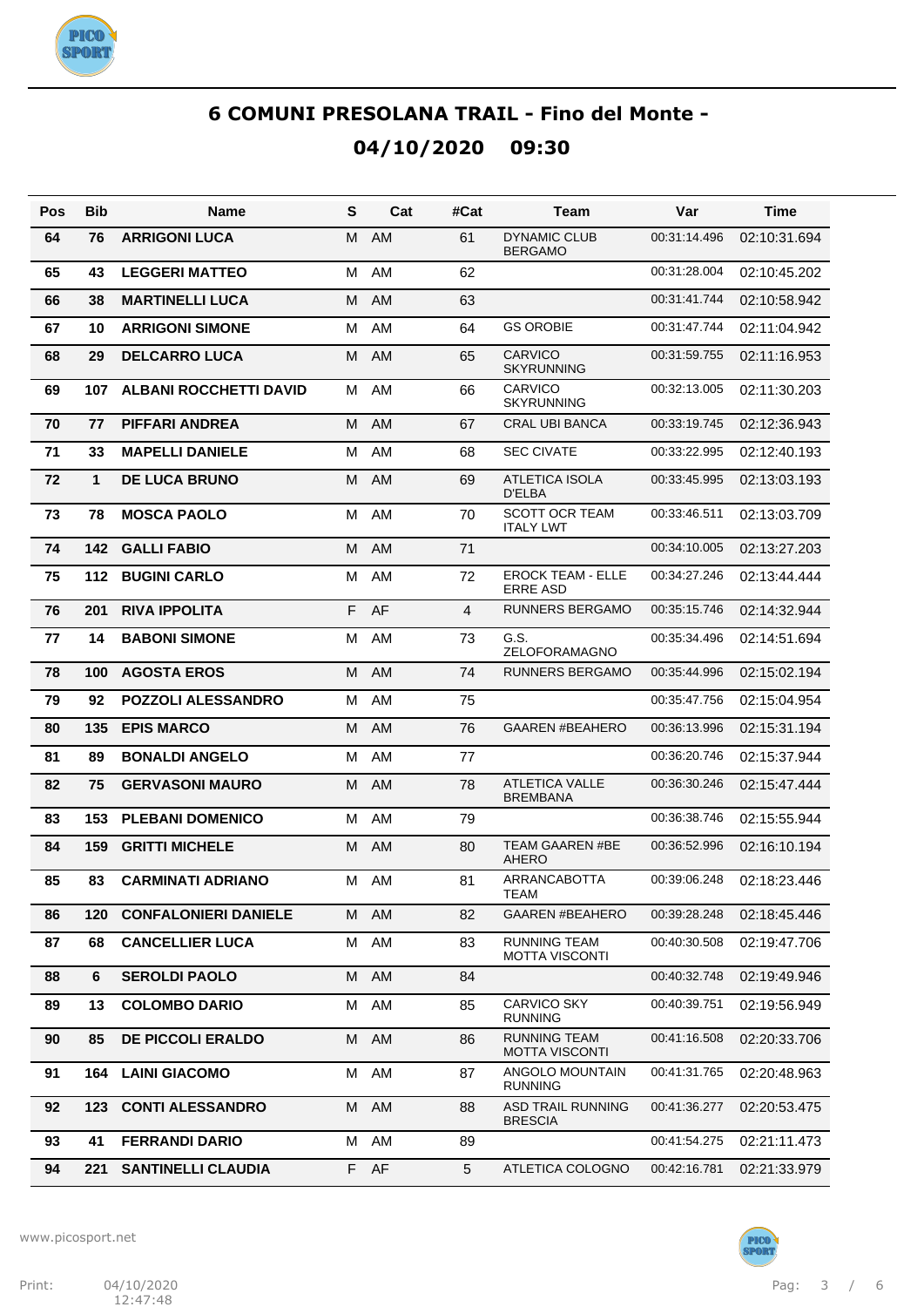

| Pos | <b>Bib</b>      | Name                                        | S | Cat  | #Cat           | Team                                                      | Var          | Time         |
|-----|-----------------|---------------------------------------------|---|------|----------------|-----------------------------------------------------------|--------------|--------------|
| 95  | 63              | <b>PARLAGRECO ALESSANDRO</b>                | м | AM   | 90             | <b>BERGAMO STARS</b><br><b>ATLETICA</b>                   | 00:42:58.539 | 02:22:15.737 |
| 96  | 96              | <b>ACETI PAOLO</b>                          | м | AM   | 91             | PODISTI 2 CASTELLI                                        | 00:43:00.787 | 02:22:17.985 |
| 97  | 86              | <b>FIORAVANTI ALESSANDRO</b><br><b>PACO</b> | м | AM   | 92             | <b>RUNNING TEAM</b><br><b>MOTTA VISCONTI</b>              | 00:43:04.035 | 02:22:21.233 |
| 98  | 62              | <b>CHIODELLI SAMUELE</b>                    | м | AM   | 93             | G.S. OREZZO                                               | 00:43:07.283 | 02:22:24.481 |
| 99  | 216             | <b>BUZZONI IVONNE</b>                       | F | AF   | 6              | <b>CARVICO</b><br><b>SKYRUNNING</b>                       | 00:44:09.300 | 02:23:26.498 |
| 100 | 97              | <b>CARMIGNANI SIMONE</b><br><b>GIOVANNI</b> | M | AM   | 94             | <b>ALZAIA NAVIGLIO</b><br><b>RUNNERS</b>                  | 00:44:37.794 | 02:23:54.992 |
| 101 | 217             | <b>GIUDICI CHIARA</b>                       | F | AF   | $\overline{7}$ | G. S. A. SOVERE                                           | 00:44:41.545 | 02:23:58.743 |
| 102 | 148             | <b>ROTA DANIELE</b>                         | м | AM   | 95             | <b>GAAREN #BEAHERO</b>                                    | 00:44:43.795 | 02:24:00.993 |
| 103 | 136             | <b>SILVA MARIO</b>                          | м | AM   | 96             | GAAREN#BEAHERO                                            | 00:44:51.296 | 02:24:08.494 |
| 104 | 15              | <b>BENICCHIO MAURO</b>                      | м | AM   | 97             | <b>CARVICO</b><br><b>SKYRUNNING</b>                       | 00:45:03.539 | 02:24:20.737 |
| 105 | 163             | <b>DARGENIO COSIMO</b>                      | М | AM   | 98             |                                                           | 00:45:07.789 | 02:24:24.987 |
| 106 | 42              | <b>SANTINI GIACOMO</b>                      | M | AM   | 99             | <b>NESSUNA</b>                                            | 00:46:34.043 | 02:25:51.241 |
| 107 | $\mathbf{2}$    | <b>REGA MICHELE</b>                         | м | AM   | 100            | <b>GRUPPO ALPINISTICO</b><br>PRESOLANA -<br><b>SCANZO</b> | 00:46:38.294 | 02:25:55.492 |
| 108 | 137             | <b>GIOVANAZZI ANDREA</b>                    | M | AM   | 101            | <b>RUNNING TEAM</b><br><b>MOTTA VISCONTI</b>              | 00:46:39.060 | 02:25:56.258 |
| 109 | 208             | <b>MARRI VIVIANA</b>                        | F | AF   | 8              | <b>SCOTT OCR TEAM</b><br><b>ITALY LWT</b>                 | 00:46:40.545 | 02:25:57.743 |
| 110 | 35              | <b>BASSI ANDREA</b>                         | м | AM   | 102            | ATLETICA COLOGNO                                          | 00:46:51.055 | 02:26:08.253 |
| 111 | 71              | <b>ZANA ROBERTO</b>                         | м | AM   | 103            | <b>NESSUNA</b>                                            | 00:47:27.057 | 02:26:44.255 |
| 112 | 90              | <b>BOSIO GIACOMO</b>                        | м | AM   | 104            | ATLETICA LA TORRE                                         | 00:47:30.047 | 02:26:47.245 |
| 113 | 147             | <b>LA GRECA MASSIMO</b>                     | м | AM   | 105            | LA MICHETTA                                               | 00:48:08.800 | 02:27:25.998 |
| 114 | 45              | <b>SCIMONE FRANCESCO</b>                    | м | AM   | 106            | ATL. SALETTI                                              | 00:48:12.800 | 02:27:29.998 |
| 115 | 19              | <b>POLACELLI ANDREA</b>                     | м | AM   | 107            | <b>ALZAIA NAVIGLIO</b><br><b>RUNNERS</b>                  | 00:48:24.544 | 02:27:41.742 |
| 116 | 154             | <b>BURATTI AMBROGIO</b>                     |   | M AM | 108            |                                                           | 00:48:39.049 | 02:27:56.247 |
| 117 | 116             | <b>WATZKE UMBERTO</b>                       | м | AM   | 109            | RUNNERS BERGAMO                                           | 00:49:01.790 | 02:28:18.988 |
| 118 | $5\phantom{.0}$ | <b>GUARNIERI CORRADO</b>                    | м | AM   | 110            | ATLETICA BERGAMO<br><b>STARS</b>                          | 00:49:09.791 | 02:28:26.989 |
| 119 | 26              | <b>COMI GIUSEPPE</b>                        | м | AM   | 111            | <b>RUNNERS BERGAMO</b>                                    | 00:49:24.292 | 02:28:41.490 |
| 120 | 24              | <b>PANERO MATTIA</b>                        | м | AM   | 112            | <b>ALZAIA NAVIGLIO</b><br><b>RUNNERS</b>                  | 00:50:46.042 | 02:30:03.240 |
| 121 | 39              | <b>ALDEGANI MATTEO</b>                      | м | AM   | 113            |                                                           | 00:50:47.796 | 02:30:04.994 |
| 122 | 158             | <b>VIEL ALBERTO</b>                         | М | AM   | 114            | <b>TEAM GAAREN #BE</b><br>AHERO                           | 00:51:26.299 | 02:30:43.497 |
| 123 | 44              | <b>DE ROSA VINCENZO</b>                     | м | AM   | 115            | ATLETICA MARATHON<br><b>ALMENNO</b>                       | 00:51:41.050 | 02:30:58.248 |
| 124 | 65              | <b>GAROFALO DANIELE</b>                     | м | AM   | 116            | <b>SCOTT OCR TEAM</b><br><b>ITALY LWT</b>                 | 00:52:34.808 | 02:31:52.006 |
| 125 | 82              | <b>GIORGIANO FABRIZIO</b>                   | м | AM   | 117            | <b>URBAN RUNNERS</b>                                      | 00:52:41.807 | 02:31:59.005 |

www.picosport.net



PICO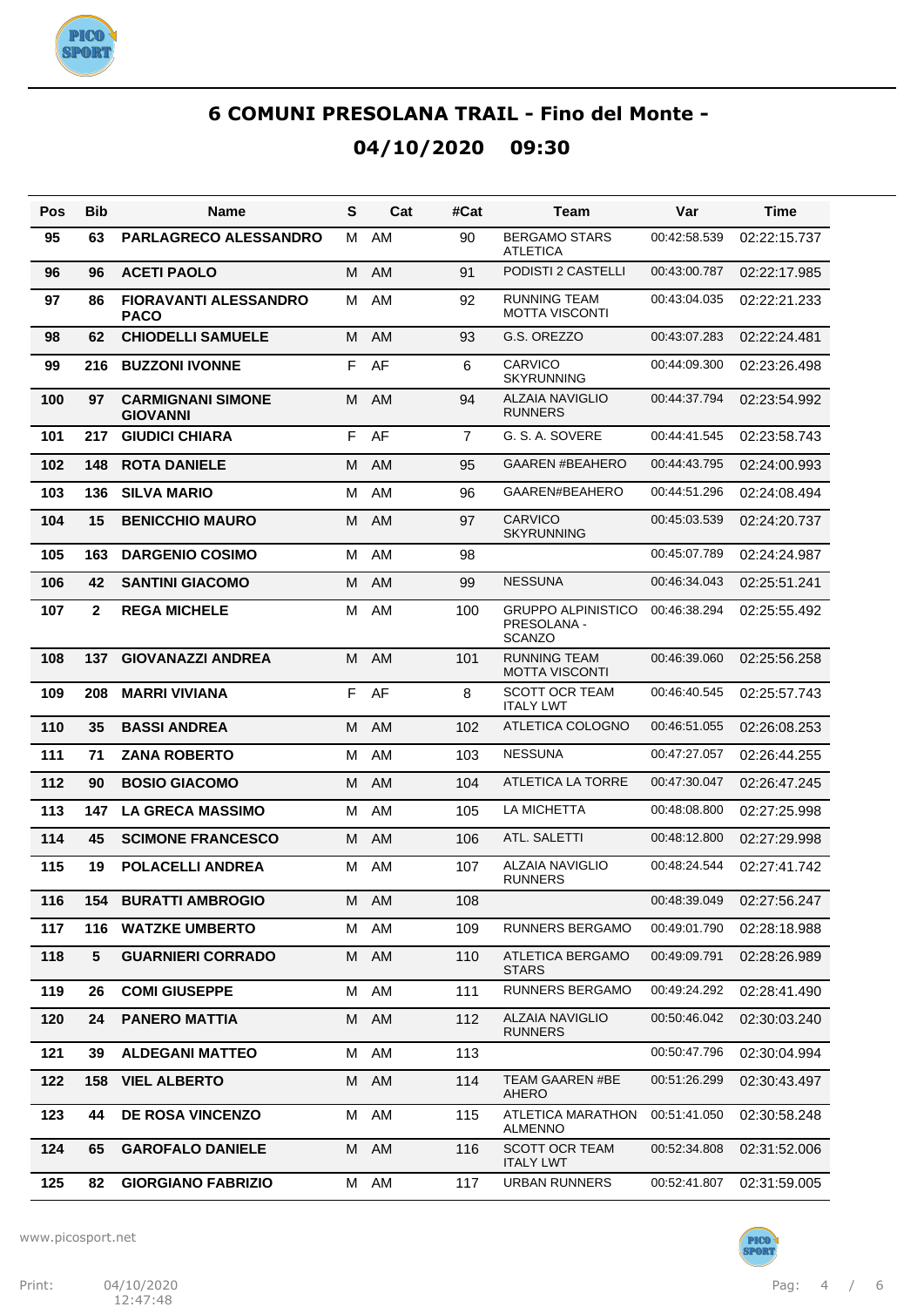

| Pos | <b>Bib</b>     | <b>Name</b>                | S  | Cat  | #Cat | Team                                       | Var          | Time         |
|-----|----------------|----------------------------|----|------|------|--------------------------------------------|--------------|--------------|
| 126 | 88             | <b>EPIS MANUEL</b>         | м  | AM   | 118  | <b>GS OREZZO</b>                           | 00:52:46.556 | 02:32:03.754 |
| 127 | 81             | <b>CARRARA VIRGILIO</b>    | M  | AM   | 119  | <b>NESSUNA</b>                             | 00:53:26.557 | 02:32:43.755 |
| 128 | 80             | <b>BELOTTI ANDREA</b>      | M  | AM   | 120  |                                            | 00:53:42.803 | 02:33:00.001 |
| 129 | 202            | <b>ANGELINI MARTINA</b>    | F  | AF   | 9    | <b>ASD RUNNERS</b><br><b>BERGAMO</b>       | 00:54:00.542 | 02:33:17.740 |
| 130 | 56             | <b>MILANI GIANCARLO</b>    | м  | AM   | 121  | <b>G.P.ARCENE ASD</b>                      | 00:54:01.042 | 02:33:18.240 |
| 131 | 18             | <b>COGLIATI BRUNO</b>      | M  | AM   | 122  |                                            | 00:54:16.792 | 02:33:33.990 |
| 132 | 102            | <b>VALCESCHINI STEFANO</b> | м  | AM   | 123  | <b>ATLETICA MARATHON</b><br><b>ALMENNO</b> | 00:54:25.044 | 02:33:42.242 |
| 133 | 57             | <b>CONTI FERRUCCIO</b>     | M  | AM   | 124  | <b>RUNNERS BERGAMO</b>                     | 00:54:49.287 | 02:34:06.485 |
| 134 | 25             | <b>BALDINI DAVIDE</b>      | M  | AM   | 125  | <b>ALZAIA NAVIGLIO</b><br><b>RUNNERS</b>   | 00:55:03.043 | 02:34:20.241 |
| 135 | 93             | <b>LO PRESTI ANDREA</b>    | M  | AM   | 126  |                                            | 00:55:13.304 | 02:34:30.502 |
| 136 | 36             | <b>MAZZONE ROBERTO</b>     | M  | AM   | 127  | <b>ATLETICA STEZZANO</b>                   | 00:55:23.039 | 02:34:40.237 |
| 137 | 139            | <b>FRANCESCHINI SIMONE</b> | M  | AM   | 128  | A.S.D.LE SGALMARE                          | 00:56:14.299 | 02:35:31.497 |
| 138 | 222            | <b>LUCCHETTA GLORIA</b>    | F  | AF   | 10   | <b>ASD LANZADA</b>                         | 00:56:30.294 | 02:35:47.492 |
| 139 | 118            | <b>LECCO MAURO</b>         | M  | AM   | 129  | <b>GAAREN #BEAHERO</b>                     | 00:56:30.801 | 02:35:47.999 |
| 140 | 209            | <b>GUERINI VITTORIA</b>    | F  | AF   | 11   | ATL. SALETTI                               | 00:56:41.042 | 02:35:58.240 |
| 141 | 84             | <b>MAFFEIS BENIAMINO</b>   | M  | AM   | 130  |                                            | 00:56:54.297 | 02:36:11.495 |
| 142 | 60             | <b>VISCONTI PAOLO</b>      | M  | AM   | 131  |                                            | 01:00:05.795 | 02:39:22.993 |
| 143 | 72             | <b>DONINA DEVIS</b>        | M  | AM   | 132  | <b>ALZAIA NAVIGLIO</b><br><b>RUNNERS</b>   | 01:00:33.795 | 02:39:50.993 |
| 144 | 219            | <b>FRECCHIAMI EMANUELA</b> | F. | AF   | 12   | <b>AVIS TREVIGLIO</b>                      | 01:01:43.803 | 02:41:01.001 |
| 145 | 87             | <b>TRIBBIA SIMONE</b>      | м  | AM   | 133  |                                            | 01:02:25.066 | 02:41:42.264 |
| 146 | $\overline{7}$ | <b>CAVANINI MAURO</b>      | M  | AM   | 134  | <b>LIBERO</b>                              | 01:03:17.066 | 02:42:34.264 |
| 147 | 49             | <b>SCAINI VITTORIO</b>     | м  | AM   | 135  | <b>G.P.ARCENE ASD</b>                      | 01:03:58.813 | 02:43:16.011 |
| 148 | 124            | <b>CAPELLI ALESSANDRO</b>  | м  | AM   | 136  | <b>ATLETICA PRESEZZO</b>                   | 01:04:03.074 | 02:43:20.272 |
| 149 | 210            | <b>PESENTI ROBERTA</b>     |    | F AF | 13   | <b>RUNNERS BERGAMO</b>                     | 01:06:30.562 | 02:45:47.760 |
| 150 | 20             | <b>GAMBIRASIO ALBERTO</b>  | М  | AM   | 137  | RUNNERS BERGAMO                            | 01:07:31.577 | 02:46:48.775 |
| 151 | 205            | <b>ORSINI CRISTINA</b>     | F. | AF   | 14   | <b>G.P.ARCENE ASD</b>                      | 01:07:37.077 | 02:46:54.275 |
| 152 | 52             | <b>GATTI ALESSANDRO</b>    | M  | AM   | 138  | <b>RUNCARD</b>                             | 01:08:23.325 | 02:47:40.523 |
| 153 | 55             | <b>SCOTTI IVANO</b>        | м  | AM   | 139  | G.P. ARCENE ASD                            | 01:08:36.577 | 02:47:53.775 |
| 154 | 12             | <b>CAVAZZUTI SIMONE</b>    | М  | AM   | 140  | 100% ANIMA TRAIL<br>ASD                    | 01:08:43.326 | 02:48:00.524 |
| 155 | 156            | <b>PODIO MAURO</b>         | М  | AM   | 141  |                                            | 01:09:08.326 | 02:48:25.524 |
| 156 | 141            | <b>FORESTI ALDO</b>        | M  | AM   | 142  | N.B.GROUP                                  | 01:10:38.569 | 02:49:55.767 |
| 157 | 79             | <b>MOLOGNI MIRKO</b>       | м  | AM   | 143  |                                            | 01:10:47.319 | 02:50:04.517 |
| 158 | 131            | <b>CASTELLI EMANUELE</b>   | M  | AM   | 144  |                                            | 01:10:50.818 | 02:50:08.016 |
| 159 | 11             | <b>ORIOLO ALESSANDRO</b>   | М  | AM   | 145  | 100 % ANIMA TRAIL<br>ASD                   | 01:11:07.818 | 02:50:25.016 |

www.picosport.net



**PICO<sup>.</sup>**<br>SPORT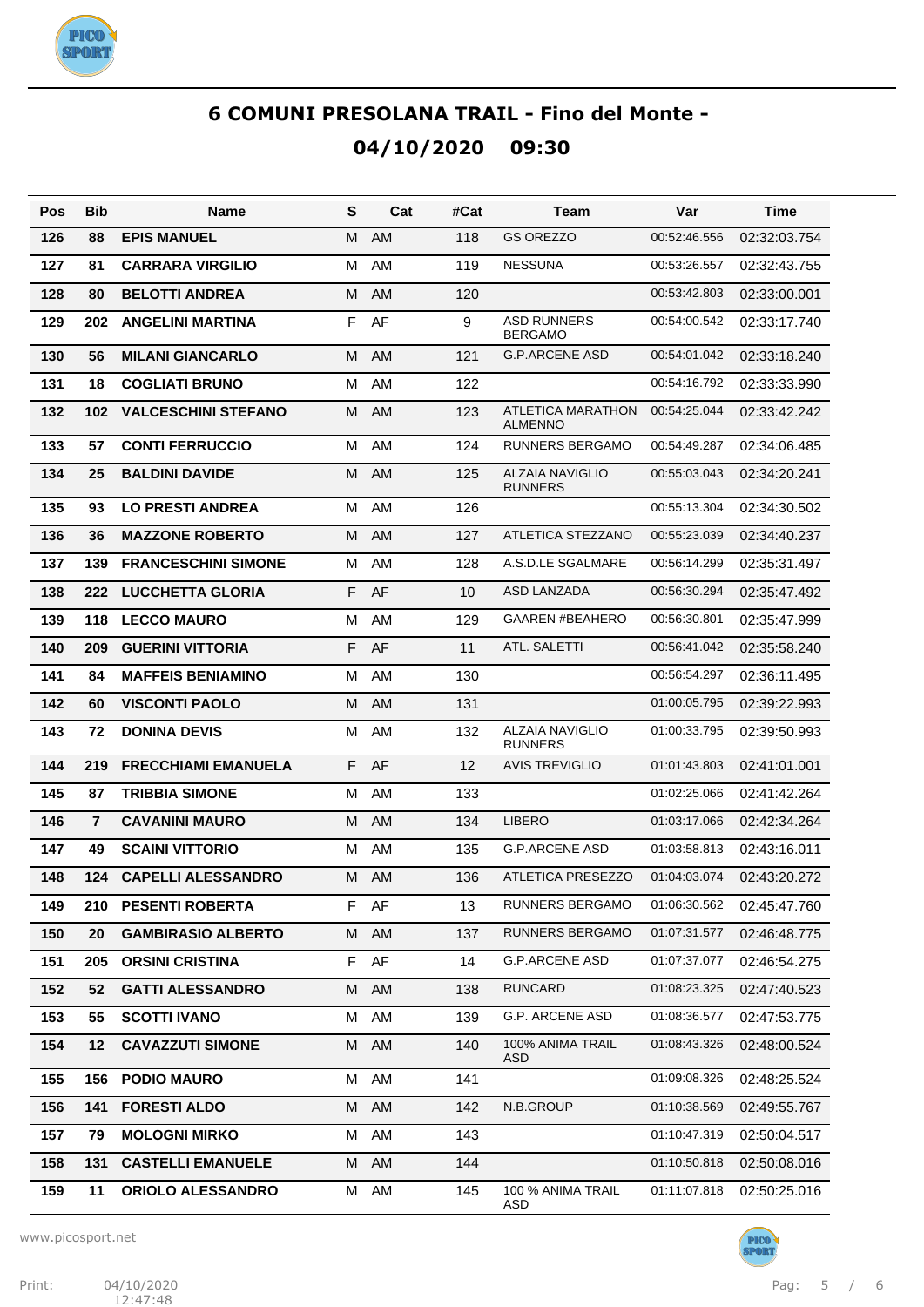

| Pos | Bib | <b>Name</b>               | S | Cat       | #Cat | Team                                        | Var          | <b>Time</b>  |
|-----|-----|---------------------------|---|-----------|------|---------------------------------------------|--------------|--------------|
| 160 | 40  | <b>CAZZONI EMANUELE</b>   | м | <b>AM</b> | 146  |                                             | 01:13:34.559 | 02:52:51.757 |
| 161 | 95  | <b>MANDELLI MARCO</b>     | м | AM        | 147  | <b>MEDIRUN</b>                              | 01:13:40.559 | 02:52:57.757 |
| 162 | 119 | <b>LODA ALIOSCIA</b>      | м | <b>AM</b> | 148  |                                             | 01:14:07.306 | 02:53:24.504 |
| 163 | 218 | <b>BALICCO ALICE</b>      | F | AF        | 15   | FO DI PE                                    | 01:14:26.309 | 02:53:43.507 |
| 164 | 214 | <b>CASATI ROBERTA</b>     | F | AF        | 16   | <b>EROCK TEAM - ELLE</b><br><b>ERRE ASD</b> | 01:14:26.812 | 02:53:44.010 |
| 165 | 8   | <b>GELFI MAURIZIO</b>     | М | AM        | 149  |                                             | 01:14:40.567 | 02:53:57.765 |
| 166 | 70  | <b>PILOTTI ALBERTO</b>    | М | AM        | 150  | <b>MONTE ORFANO</b><br><b>RUNNERS ASD</b>   | 01:17:01.576 | 02:56:18.774 |
| 167 | 212 | <b>ROTA ROMINA</b>        | F | AF        | 17   | <b>ATLETICA LA TORRE</b>                    | 01:17:22.076 | 02:56:39.274 |
| 168 | 206 | <b>CALFI MARCELLA</b>     | F | AF        | 18   | <b>AVIS TREVIGLIO</b>                       | 01:18:01.324 | 02:57:18.522 |
| 169 | 31  | <b>MOIOLI FABIO</b>       | М | AM        | 151  |                                             | 01:19:24.088 | 02:58:41.286 |
| 170 | 32  | <b>RANTUCCI EMILIANO</b>  | М | AM        | 152  | <b>SPIRITO TRAIL</b>                        | 01:19:24.841 | 02:58:42.039 |
| 171 | 50  | <b>MARTORANA GABRIELE</b> | M | AM        | 153  | <b>MARCIATORI SAN</b><br><b>GIORGIO</b>     | 01:19:39.831 | 02:58:57.029 |
| 172 | 17  | <b>CIOCCA ANTONIO</b>     | м | <b>AM</b> | 154  | <b>MEDIRUN ASD</b>                          | 01:19:41.331 | 02:58:58.529 |
| 173 | 54  | <b>NISOLI RICCARDO</b>    | M | AM        | 155  | <b>AVIS TREVIGLIO</b>                       | 01:20:11.086 | 02:59:28.284 |
| 174 | 143 | <b>ENTRADE EMILIANO</b>   | м | <b>AM</b> | 156  |                                             | 01:20:27.591 | 02:59:44.789 |
| 175 | 108 | <b>SALVI FEDERICO</b>     | м | AM        | 157  |                                             | 01:22:28.839 | 03:01:46.037 |
| 176 | 204 | <b>RAVANI RACHELE</b>     | F | AF        | 19   | <b>SCOTT OCR TEAM</b><br><b>ITALY LWT</b>   | 01:28:21.368 | 03:07:38.566 |
| 177 | 211 | <b>CATAPANO TIZIANA</b>   | F | AF        | 20   | <b>ORVIETO RUNNERS</b>                      | 01:32:51.108 | 03:12:08.306 |
| 178 | 213 | <b>SALA ELEONORA</b>      | F | AF        | 21   | <b>EROCK TEAM - ELLE</b><br><b>ERRE ASD</b> | 01:33:21.862 | 03:12:39.060 |
| 179 | 223 | <b>RUBERTO MARIA</b>      | F | AF        | 22   |                                             | 01:33:22.367 | 03:12:39.565 |
| 180 | 155 | <b>CRIPPA VITTORIO</b>    | M | AM        | 158  |                                             | 01:33:46.368 | 03:13:03.566 |
| 181 | 207 | <b>CONTI MARIALUISA</b>   | F | AF        | 23   | <b>G.P.ARCENE ASD</b>                       | 01:34:48.380 | 03:14:05.578 |
| 182 | 134 | <b>REATI ATTILIO</b>      | M | AM        | 159  | <b>CARVICO</b><br><b>SKYRUNNING</b>         | 01:34:52.631 | 03:14:09.829 |

**PICO<sup>.</sup>**<br>SPORT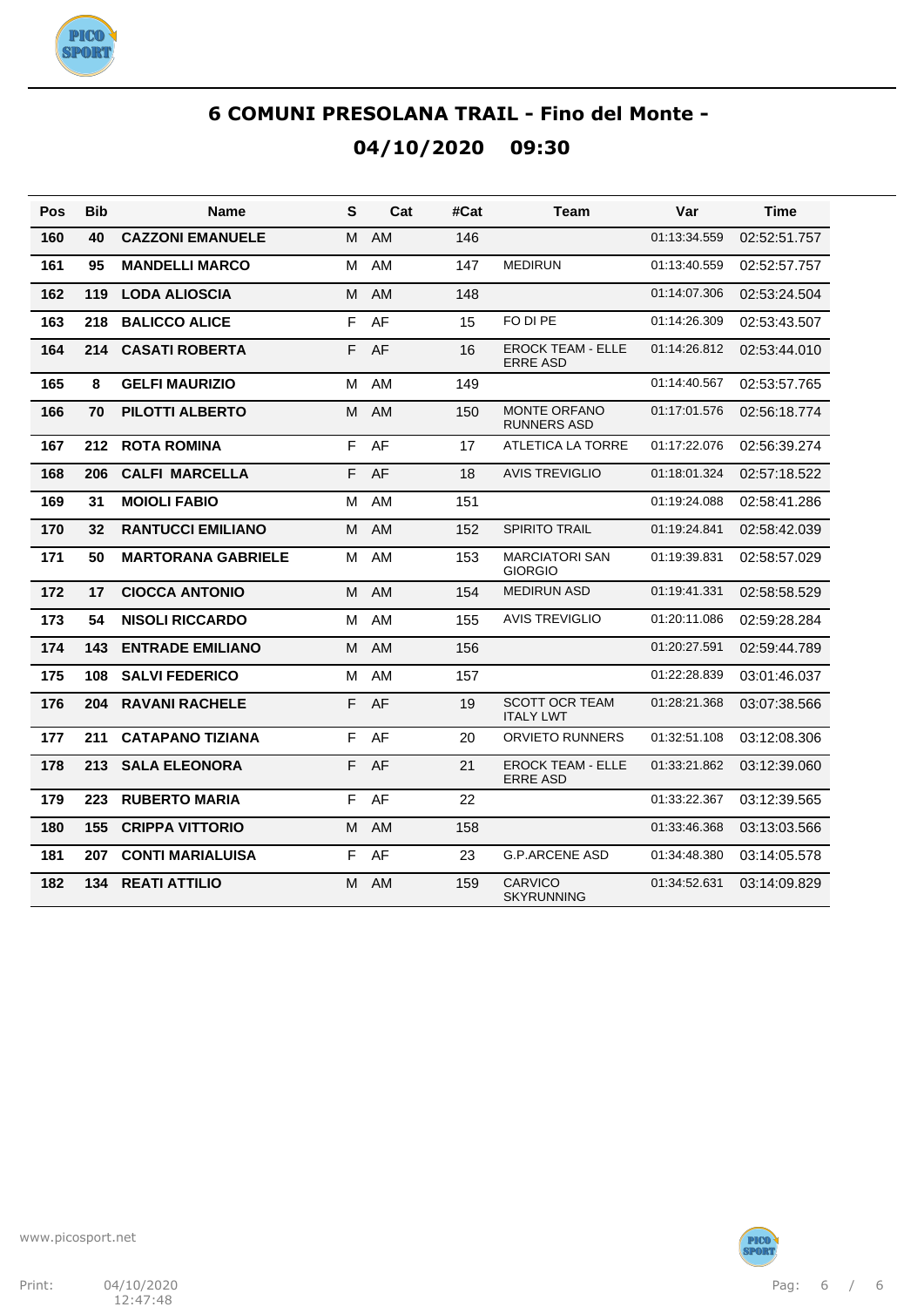

|                |       | M                                            |   |     |                |                                                      |              |              |
|----------------|-------|----------------------------------------------|---|-----|----------------|------------------------------------------------------|--------------|--------------|
| Pos            | # Bib | <b>Name</b>                                  | S | Cat | #Cat           | Team                                                 | Var          | <b>Time</b>  |
| $\mathbf{1}$   | 106   | <b>LOLLO ANTONINO</b>                        | M | AM  | $\mathbf{1}$   | ATLETICA BERGAMO<br>1959 ORIO CENTER                 |              | 01:39:17.198 |
| $\overline{2}$ | 117   | <b>TANARA MATTIA</b>                         | м | AM  | 2              | <b>SCOTT SPORT ITALIA</b>                            | 00:03:25.266 | 01:42:42.464 |
| 3              | 113   | ROTA LUCA                                    | м | AM  | 3              | <b>SERIM RUN</b>                                     | 00:03:44.007 | 01:43:01.205 |
| 4              | 48    | <b>BIANCHI EUGENIO</b>                       | М | AM  | 4              | <b>SCOTT OCR TEAM</b><br><b>ITALY LWT</b>            | 00:05:33.503 | 01:44:50.701 |
| 5              | 53    | <b>ZANGA MARCO</b>                           | м | AM  | 5              | <b>GAARENBEAHERO</b>                                 | 00:06:11.753 | 01:45:28.951 |
| 6              | 161   | <b>MORETTINI LORENZO</b>                     | м | AM  | 6              | <b>GAV VERTOVA</b>                                   | 00:06:54.753 | 01:46:11.951 |
| $\overline{7}$ | 144   | <b>ARRIGONI LUCA</b>                         | м | AM  | $\overline{7}$ | <b>SERIM</b>                                         | 00:07:12.513 | 01:46:29.711 |
| 8              | 109   | NORIS ALESSANDRO                             | м | AM  | 8              | GAV - SCAIS 3038                                     | 00:08:37.249 | 01:47:54.447 |
| 9              | 30    | PEDRONCELLI ROBERTO                          | м | AM  | 9              | <b>GP SANTI NUOVA</b><br>OLONIO SO <sub>111</sub>    | 00:08:42.750 | 01:47:59.948 |
| 10             | 21    | <b>GELPI SIMONE</b>                          | M | AM  | 10             | <b>CUS BERGAMO</b><br>ATLETICA ASD                   | 00:08:50.501 | 01:48:07.699 |
| 11             | 47    | <b>NODARI CHRISTIAN</b>                      | м | AM  | 11             | G.A.P. GRUPPO<br><b>ALPINISTICO</b><br>PRESOLANA ASD | 00:08:51.252 | 01:48:08.450 |
| 12             | 133   | <b>RIZZETTO CHINI</b><br>ALESSANDRO (SHERPA) | м | AM  | 12             | <b>SCOTT RUNNING</b>                                 | 00:08:54.254 | 01:48:11.452 |
| 13             | 59    | <b>ROTA MAURO</b>                            | M | AM  | 13             | G.S.OROBIE                                           | 00:09:21.012 | 01:48:38.210 |
| 14             | 103   | <b>BELINGHIERI CLEMENTE</b>                  | M | AM  | 14             | <b>SERIM</b>                                         | 00:09:28.758 | 01:48:45.956 |
| 15             | 99    | <b>LONGHI MARCO</b>                          | M | AM  | 15             | POL. VILLESE                                         | 00:09:33.495 | 01:48:50.693 |
| 16             | 140   | <b>KHALFAOUI YASSINE</b>                     | M | AM  | 16             | <b>POOL</b>                                          | 00:09:44.749 | 01:49:01.947 |
| 17             | 3     | <b>SORTENI ANDREA</b>                        | M | AM  | 17             | <b>US MALONNO</b>                                    | 00:09:52.498 | 01:49:09.696 |
| 18             | 160   | <b>GRITTI MATTEO</b>                         | M | AM  | 18             | TEAM GAAREN #BE<br>AHERO                             | 00:11:09.512 | 01:50:26.710 |
| 19             | 22    | <b>RUSSO ANDREA</b>                          | М | AM  | 19             | <b>CUS BERGAMO</b><br>ATLETICA ASD                   | 00:11:31.746 | 01:50:48.944 |
| 20             | 149   | <b>GRASSI MIRKO</b>                          | м | AM  | 20             | <b>GAV VERTOVA</b>                                   | 00:12:04.005 | 01:51:21.203 |
| 21             | 121   | <b>SALMASO MATTEO</b>                        | м | AM  | 21             | <b>GAAREN BEAHERO</b>                                | 00:12:16.760 | 01:51:33.958 |
| 22             | 61    | RIGONI MARCELLO                              | м | AM  | 22             | ATLETICA MARATHON<br>ALMENNO S.S.                    | 00:12:30.510 | 01:51:47.708 |
| 23             | 66    | PIROLA ROBERTO                               | м | AM  | 23             | G.S. OROBIE                                          | 00:12:53.512 | 01:52:10.710 |
| 24             | 138   | <b>DOLA MICHAEL</b>                          | M | AM  | 24             | <b>TEAM SCOTT ITALIA</b>                             | 00:13:50.010 | 01:53:07.208 |
| 25             | 111   | <b>NORIS ANDREA</b>                          | М | AM  | 25             | POOL ATLETICA ALTA<br><b>VAL SERIANA</b>             | 00:14:07.259 | 01:53:24.457 |
| 26             | 27    | PICINALI LUCA                                | Μ | AM  | 26             | <b>GS OREZZO</b>                                     | 00:14:34.274 | 01:53:51.472 |
| 27             | 122   | <b>MAFFEIS PIETRO</b>                        | М | AM  | 27             | RECASTELLO RADICI<br>GROUP                           | 00:15:18.277 | 01:54:35.475 |
| 28             | 23    | FRACASSETTI FRANCESCO                        | м | AM  | 28             |                                                      | 00:15:18.281 | 01:54:35.479 |
| 29             | 126   | PIZZOLATO MANUEL                             | М | AM  | 29             | <b>EVOLUTION SPORT</b><br><b>TEAM</b>                | 00:15:26.764 | 01:54:43.962 |
| 30             | 132   | <b>VALOTI MICHELE</b>                        | М | AM  | 30             |                                                      | 00:18:33.506 | 01:57:50.704 |

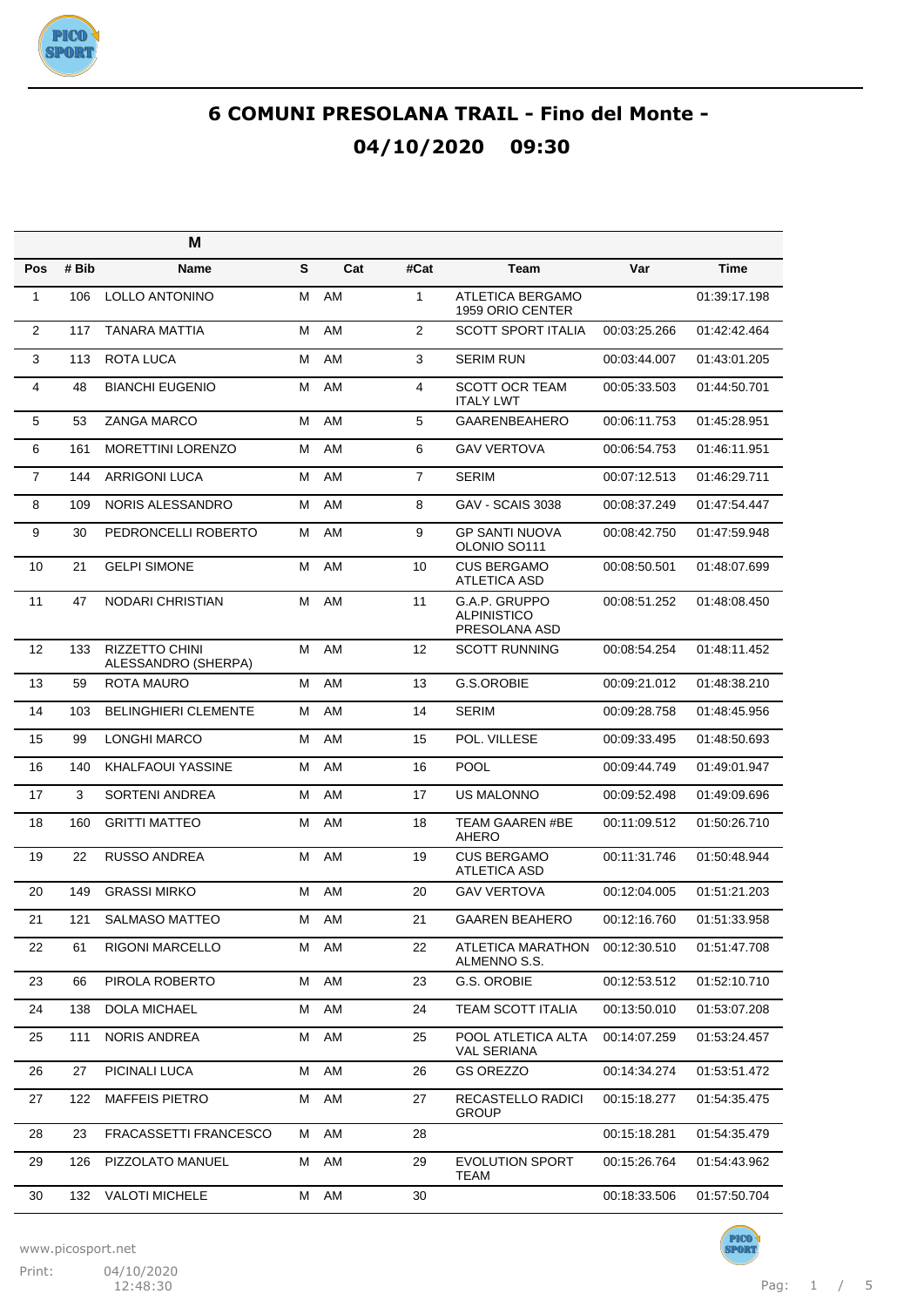

| 31 | 16  | ROSSONI CLAUDIO          |   | M AM | 31 | ATLETICA ESTRADA<br>(BG248)                              | 00:18:58.518 | 01:58:15.716 |
|----|-----|--------------------------|---|------|----|----------------------------------------------------------|--------------|--------------|
| 32 | 129 | SPENDOLINI SANDRO        | м | AM   | 32 | ANGOLO MOUNTAIN<br><b>RUNNING</b>                        | 00:19:09.760 | 01:58:26.958 |
| 33 | 74  | <b>BONALDI RUBEN</b>     | м | AM   | 33 | <b>G.S OROBIE</b>                                        | 00:19:31.265 | 01:58:48.463 |
| 34 | 162 | <b>MAGLI EMANUELE</b>    | м | AM   | 34 | <b>SCAIS 3038</b>                                        | 00:19:32.525 | 01:58:49.723 |
| 35 | 128 | <b>COTTI DANIELE</b>     | м | AM   | 35 | ANGOLO MOUNTAIN<br><b>RUNNING</b>                        | 00:19:54.767 | 01:59:11.965 |
| 36 | 73  | SALVI PAOLO              | м | AM   | 36 |                                                          | 00:20:31.025 | 01:59:48.223 |
| 37 | 69  | <b>BELTRAMELLI ALEX</b>  | м | AM   | 37 | G.S. OROBIE                                              | 00:20:33.776 | 01:59:50.974 |
| 38 | 67  | <b>MESSA DANILO</b>      | м | AM   | 38 | ASTORI.13                                                | 00:22:08.267 | 02:01:25.465 |
| 39 | 51  | <b>BARCELLA PASQUALE</b> | м | AM   | 39 | <b>GAV VERTOVA</b>                                       | 00:22:46.269 | 02:02:03.467 |
| 40 | 28  | <b>BESANA DINO</b>       | м | AM   | 40 | S. E. C. CIVATE                                          | 00:23:10.008 | 02:02:27.206 |
| 41 | 145 | PEDRAZZOLI VITTORIO      | м | AM   | 41 | <b>ASD LANZADA</b>                                       | 00:24:50.261 | 02:04:07.459 |
| 42 | 127 | <b>CARENINI PAOLO</b>    | м | AM   | 42 | ASD FO DI PE                                             | 00:25:29.010 | 02:04:46.208 |
| 43 | 105 | VITTA ZELMAN FILIPPO     | м | AM   | 43 | DK RUNNERS                                               | 00:25:47.010 | 02:05:04.208 |
| 44 | 64  | <b>SALVI WALTER</b>      | м | AM   | 44 |                                                          | 00:26:00.258 | 02:05:17.456 |
| 45 | 125 | <b>BERTOCCHI SIMONE</b>  | м | AM   | 45 | ANGOLO MOUNTAIN<br><b>RUNNING</b>                        | 00:26:19.518 | 02:05:36.716 |
| 46 | 101 | <b>GOFFI MATTEO</b>      | м | AM   | 46 | <b>ASD MONTE ORFANO</b><br><b>RUNNERS</b>                | 00:26:27.762 | 02:05:44.960 |
| 47 | 157 | PONTI MASSIMILIANO       | м | AM   | 47 | TEAM GAAREN #BE<br>AHERO                                 | 00:26:28.514 | 02:05:45.712 |
| 48 | 9   | <b>SFORZA LUCA</b>       | м | AM   | 48 | ARKÈ TRAIL RUNNING<br>-POOL SOC. ATL. ALTA<br>VALSERIANA | 00:26:56.508 | 02:06:13.706 |
| 49 | 94  | <b>BARBO GIOVANNI</b>    | м | AM   | 49 | ATL.PARATICO                                             | 00:28:02.514 | 02:07:19.712 |
| 50 | 152 | <b>MANZONI GIANCARLO</b> | м | AM   | 50 |                                                          | 00:28:13.503 | 02:07:30.701 |
| 51 | 58  | <b>FALGARI ERIK</b>      | м | AM   | 51 | ATLETIC MARATHON<br><b>ALMENNO</b>                       | 00:28:26.756 | 02:07:43.954 |
| 52 | 146 | <b>ZANCHI LUCA</b>       | м | AM   | 52 | <b>GAAREN BEAHERO</b>                                    | 00:28:44.504 | 02:08:01.702 |
| 53 | 115 | <b>VARGIU MATTEO</b>     | м | AM   | 53 |                                                          | 00:28:51.001 | 02:08:08.199 |
| 54 | 37  | PARRAVICINI ALESSANDRO   | М | AM   | 54 | VAM RACE                                                 | 00:28:57.999 | 02:08:15.197 |
| 55 | 4   | MIRABELLA PASQUALE       | м | AM   | 55 | RUNNERS BERGAMO                                          | 00:29:14.246 | 02:08:31.444 |
| 56 | 114 | <b>CARMINATI DANIELE</b> | м | AM   | 56 | <b>EROCK TEAM - ELLE</b><br><b>ERRE ASD</b>              | 00:29:16.497 | 02:08:33.695 |
| 57 | 130 | <b>AGAZZI FULVIO</b>     | м | AM   | 57 | CARVICO<br><b>SKYRUNNING</b>                             | 00:29:40.245 | 02:08:57.443 |
| 58 | 91  | <b>MARCHETTI LUCA</b>    | М | AM   | 58 | ATLETICA LA TORRE                                        | 00:29:46.245 | 02:09:03.443 |
| 59 | 151 | <b>RESMINI DIEGO</b>     | м | AM   | 59 |                                                          | 00:29:57.744 | 02:09:14.942 |
| 60 | 110 | <b>BESANA ANDREA</b>     | М | AM   | 60 | <b>EROCK TEAM - ELLE</b><br><b>ERRE ASD</b>              | 00:30:48.754 | 02:10:05.952 |
| 61 | 76  | ARRIGONI LUCA            | М | AM   | 61 | DYNAMIC CLUB<br><b>BERGAMO</b>                           | 00:31:14.496 | 02:10:31.694 |
| 62 | 43  | <b>LEGGERI MATTEO</b>    | м | AM   | 62 |                                                          | 00:31:28.004 | 02:10:45.202 |

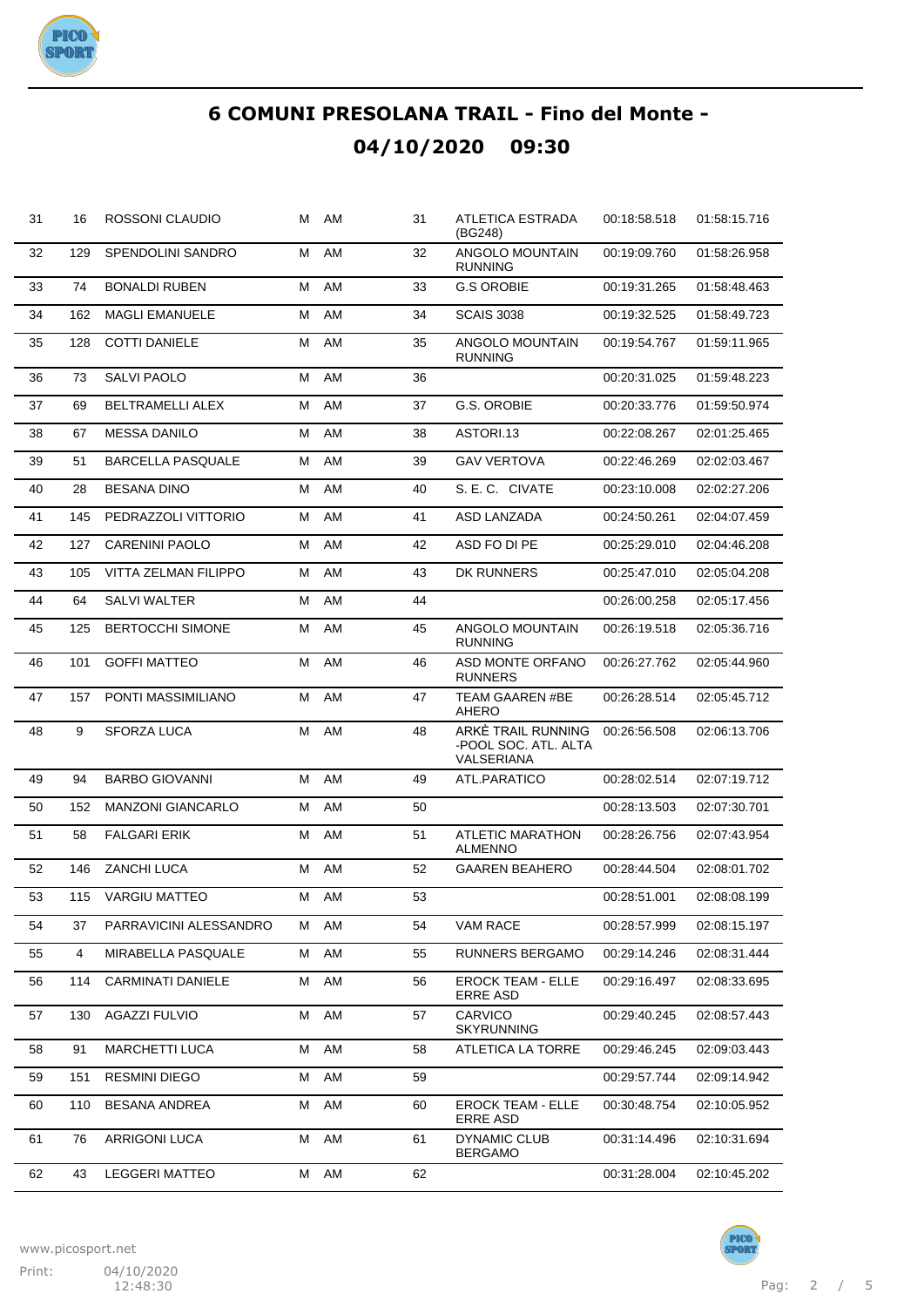

| 63 | 38           | <b>MARTINELLI LUCA</b>                      | м | AM | 63 |                                              | 00:31:41.744 | 02:10:58.942 |
|----|--------------|---------------------------------------------|---|----|----|----------------------------------------------|--------------|--------------|
| 64 | 10           | <b>ARRIGONI SIMONE</b>                      | М | AM | 64 | <b>GS OROBIE</b>                             | 00:31:47.744 | 02:11:04.942 |
| 65 | 29           | DELCARRO LUCA                               | Μ | AM | 65 | CARVICO<br>SKYRUNNING                        | 00:31:59.755 | 02:11:16.953 |
| 66 | 107          | ALBANI ROCCHETTI DAVID                      | М | AM | 66 | CARVICO<br>SKYRUNNING                        | 00:32:13.005 | 02:11:30.203 |
| 67 | 77           | PIFFARI ANDREA                              | м | AM | 67 | <b>CRAL UBI BANCA</b>                        | 00:33:19.745 | 02:12:36.943 |
| 68 | 33           | <b>MAPELLI DANIELE</b>                      | м | AM | 68 | <b>SEC CIVATE</b>                            | 00:33:22.995 | 02:12:40.193 |
| 69 | $\mathbf{1}$ | DE LUCA BRUNO                               | м | AM | 69 | ATLETICA ISOLA<br>D'ELBA                     | 00:33:45.995 | 02:13:03.193 |
| 70 | 78           | <b>MOSCA PAOLO</b>                          | М | AM | 70 | <b>SCOTT OCR TEAM</b><br><b>ITALY LWT</b>    | 00:33:46.511 | 02:13:03.709 |
| 71 | 142          | <b>GALLI FABIO</b>                          | М | AM | 71 |                                              | 00:34:10.005 | 02:13:27.203 |
| 72 | 112          | <b>BUGINI CARLO</b>                         | Μ | AM | 72 | <b>EROCK TEAM - ELLE</b><br><b>ERRE ASD</b>  | 00:34:27.246 | 02:13:44.444 |
| 73 | 14           | <b>BABONI SIMONE</b>                        | м | AM | 73 | G.S.<br>ZELOFORAMAGNO                        | 00:35:34.496 | 02:14:51.694 |
| 74 | 100          | <b>AGOSTA EROS</b>                          | М | AM | 74 | RUNNERS BERGAMO                              | 00:35:44.996 | 02:15:02.194 |
| 75 | 92           | POZZOLI ALESSANDRO                          | Μ | AM | 75 |                                              | 00:35:47.756 | 02:15:04.954 |
| 76 | 135          | <b>EPIS MARCO</b>                           | М | AM | 76 | <b>GAAREN #BEAHERO</b>                       | 00:36:13.996 | 02:15:31.194 |
| 77 | 89           | <b>BONALDI ANGELO</b>                       | Μ | AM | 77 |                                              | 00:36:20.746 | 02:15:37.944 |
| 78 | 75           | <b>GERVASONI MAURO</b>                      | Μ | AM | 78 | ATLETICA VALLE<br>BREMBANA                   | 00:36:30.246 | 02:15:47.444 |
| 79 | 153          | PLEBANI DOMENICO                            | м | AM | 79 |                                              | 00:36:38.746 | 02:15:55.944 |
| 80 | 159          | <b>GRITTI MICHELE</b>                       | Μ | AM | 80 | TEAM GAAREN #BE<br><b>AHERO</b>              | 00:36:52.996 | 02:16:10.194 |
| 81 | 83           | CARMINATI ADRIANO                           | м | AM | 81 | <b>ARRANCABOTTA</b><br>TEAM                  | 00:39:06.248 | 02:18:23.446 |
| 82 | 120          | <b>CONFALONIERI DANIELE</b>                 | м | AM | 82 | <b>GAAREN #BEAHERO</b>                       | 00:39:28.248 | 02:18:45.446 |
| 83 | 68           | <b>CANCELLIER LUCA</b>                      | Μ | AM | 83 | RUNNING TEAM<br><b>MOTTA VISCONTI</b>        | 00:40:30.508 | 02:19:47.706 |
| 84 | 6            | SEROLDI PAOLO                               | м | AM | 84 |                                              | 00:40:32.748 | 02:19:49.946 |
| 85 | 13           | <b>COLOMBO DARIO</b>                        | м | AM | 85 | <b>CARVICO SKY</b><br><b>RUNNING</b>         | 00:40:39.751 | 02:19:56.949 |
| 86 | 85           | DE PICCOLI ERALDO                           | м | AM | 86 | RUNNING TEAM<br>MOTTA VISCONTI               | 00:41:16.508 | 02:20:33.706 |
| 87 | 164          | <b>LAINI GIACOMO</b>                        | М | AM | 87 | ANGOLO MOUNTAIN<br><b>RUNNING</b>            | 00:41:31.765 | 02:20:48.963 |
| 88 | 123          | CONTI ALESSANDRO                            | Μ | AM | 88 | ASD TRAIL RUNNING<br><b>BRESCIA</b>          | 00:41:36.277 | 02:20:53.475 |
| 89 | 41           | <b>FERRANDI DARIO</b>                       | М | AM | 89 |                                              | 00:41:54.275 | 02:21:11.473 |
| 90 | 63           | PARLAGRECO ALESSANDRO                       | м | AM | 90 | <b>BERGAMO STARS</b><br><b>ATLETICA</b>      | 00:42:58.539 | 02:22:15.737 |
| 91 | 96           | <b>ACETI PAOLO</b>                          | м | AM | 91 | PODISTI 2 CASTELLI                           | 00:43:00.787 | 02:22:17.985 |
| 92 | 86           | FIORAVANTI ALESSANDRO<br>PACO               | M | AM | 92 | <b>RUNNING TEAM</b><br><b>MOTTA VISCONTI</b> | 00:43:04.035 | 02:22:21.233 |
| 93 | 62           | CHIODELLI SAMUELE                           | Μ | AM | 93 | G.S. OREZZO                                  | 00:43:07.283 | 02:22:24.481 |
| 94 | 97           | <b>CARMIGNANI SIMONE</b><br><b>GIOVANNI</b> | М | AM | 94 | <b>ALZAIA NAVIGLIO</b><br><b>RUNNERS</b>     | 00:44:37.794 | 02:23:54.992 |



PICO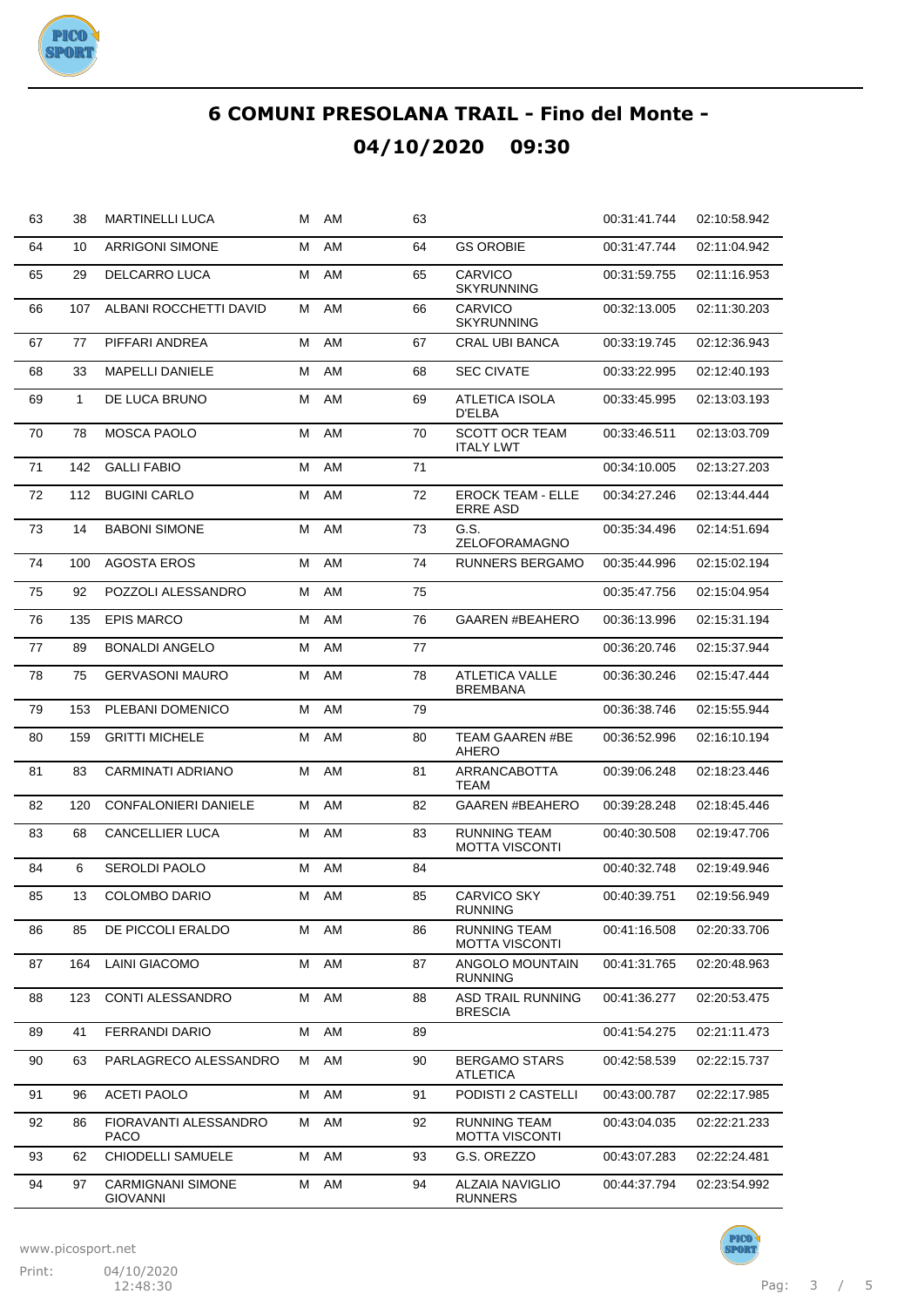

| 95  | 148 | ROTA DANIELE               | м | AM | 95  | <b>GAAREN #BEAHERO</b>                       | 00:44:43.795 | 02:24:00.993 |
|-----|-----|----------------------------|---|----|-----|----------------------------------------------|--------------|--------------|
| 96  | 136 | <b>SILVA MARIO</b>         | М | AM | 96  | GAAREN#BEAHERO                               | 00:44:51.296 | 02:24:08.494 |
| 97  | 15  | <b>BENICCHIO MAURO</b>     | М | AM | 97  | <b>CARVICO</b><br><b>SKYRUNNING</b>          | 00:45:03.539 | 02:24:20.737 |
| 98  | 163 | DARGENIO COSIMO            | м | AM | 98  |                                              | 00:45:07.789 | 02:24:24.987 |
| 99  | 42  | <b>SANTINI GIACOMO</b>     | м | AM | 99  | <b>NESSUNA</b>                               | 00:46:34.043 | 02:25:51.241 |
| 100 | 2   | <b>REGA MICHELE</b>        | М | AM | 100 | GRUPPO ALPINISTICO<br>PRESOLANA -<br>SCANZO  | 00:46:38.294 | 02:25:55.492 |
| 101 | 137 | <b>GIOVANAZZI ANDREA</b>   | м | AM | 101 | <b>RUNNING TEAM</b><br><b>MOTTA VISCONTI</b> | 00:46:39.060 | 02:25:56.258 |
| 102 | 35  | <b>BASSI ANDREA</b>        | м | AM | 102 | ATLETICA COLOGNO                             | 00:46:51.055 | 02:26:08.253 |
| 103 | 71  | <b>ZANA ROBERTO</b>        | м | AM | 103 | <b>NESSUNA</b>                               | 00:47:27.057 | 02:26:44.255 |
| 104 | 90  | <b>BOSIO GIACOMO</b>       | м | AM | 104 | ATLETICA LA TORRE                            | 00:47:30.047 | 02:26:47.245 |
| 105 | 147 | LA GRECA MASSIMO           | м | AM | 105 | LA MICHETTA                                  | 00:48:08.800 | 02:27:25.998 |
| 106 | 45  | <b>SCIMONE FRANCESCO</b>   | м | AM | 106 | <b>ATL. SALETTI</b>                          | 00:48:12.800 | 02:27:29.998 |
| 107 | 19  | POLACELLI ANDREA           | м | AM | 107 | <b>ALZAIA NAVIGLIO</b><br><b>RUNNERS</b>     | 00:48:24.544 | 02:27:41.742 |
| 108 | 154 | <b>BURATTI AMBROGIO</b>    | м | AM | 108 |                                              | 00:48:39.049 | 02:27:56.247 |
| 109 | 116 | <b>WATZKE UMBERTO</b>      | м | AM | 109 | <b>RUNNERS BERGAMO</b>                       | 00:49:01.790 | 02:28:18.988 |
| 110 | 5   | <b>GUARNIERI CORRADO</b>   | м | AM | 110 | ATLETICA BERGAMO<br><b>STARS</b>             | 00:49:09.791 | 02:28:26.989 |
| 111 | 26  | <b>COMI GIUSEPPE</b>       | М | AM | 111 | <b>RUNNERS BERGAMO</b>                       | 00:49:24.292 | 02:28:41.490 |
| 112 | 24  | PANERO MATTIA              | М | AM | 112 | <b>ALZAIA NAVIGLIO</b><br><b>RUNNERS</b>     | 00:50:46.042 | 02:30:03.240 |
| 113 | 39  | <b>ALDEGANI MATTEO</b>     | м | AM | 113 |                                              | 00:50:47.796 | 02:30:04.994 |
| 114 | 158 | <b>VIEL ALBERTO</b>        | Μ | AM | 114 | <b>TEAM GAAREN #BE</b><br><b>AHERO</b>       | 00:51:26.299 | 02:30:43.497 |
| 115 | 44  | DE ROSA VINCENZO           | м | AM | 115 | ATLETICA MARATHON<br><b>ALMENNO</b>          | 00:51:41.050 | 02:30:58.248 |
| 116 | 65  | <b>GAROFALO DANIELE</b>    | Μ | AM | 116 | <b>SCOTT OCR TEAM</b><br><b>ITALY LWT</b>    | 00:52:34.808 | 02:31:52.006 |
| 117 | 82  | <b>GIORGIANO FABRIZIO</b>  | м | AM | 117 | <b>URBAN RUNNERS</b>                         | 00:52:41.807 | 02:31:59.005 |
| 118 | 88  | <b>EPIS MANUEL</b>         | м | AM | 118 | GS OREZZO                                    | 00:52:46.556 | 02:32:03.754 |
| 119 | 81  | <b>CARRARA VIRGILIO</b>    | Μ | AM | 119 | <b>NESSUNA</b>                               | 00:53:26.557 | 02:32:43.755 |
| 120 | 80  | <b>BELOTTI ANDREA</b>      | М | AM | 120 |                                              | 00:53:42.803 | 02:33:00.001 |
| 121 | 56  | MILANI GIANCARLO           | М | AM | 121 | <b>G.P.ARCENE ASD</b>                        | 00:54:01.042 | 02:33:18.240 |
| 122 | 18  | <b>COGLIATI BRUNO</b>      | М | AM | 122 |                                              | 00:54:16.792 | 02:33:33.990 |
| 123 | 102 | <b>VALCESCHINI STEFANO</b> | Μ | AM | 123 | ATLETICA MARATHON<br><b>ALMENNO</b>          | 00:54:25.044 | 02:33:42.242 |
| 124 | 57  | <b>CONTI FERRUCCIO</b>     | Μ | AM | 124 | RUNNERS BERGAMO                              | 00:54:49.287 | 02:34:06.485 |
| 125 | 25  | BALDINI DAVIDE             | м | AM | 125 | ALZAIA NAVIGLIO<br><b>RUNNERS</b>            | 00:55:03.043 | 02:34:20.241 |
| 126 | 93  | LO PRESTI ANDREA           | М | AM | 126 |                                              | 00:55:13.304 | 02:34:30.502 |
| 127 | 36  | MAZZONE ROBERTO            | Μ | AM | 127 | ATLETICA STEZZANO                            | 00:55:23.039 | 02:34:40.237 |

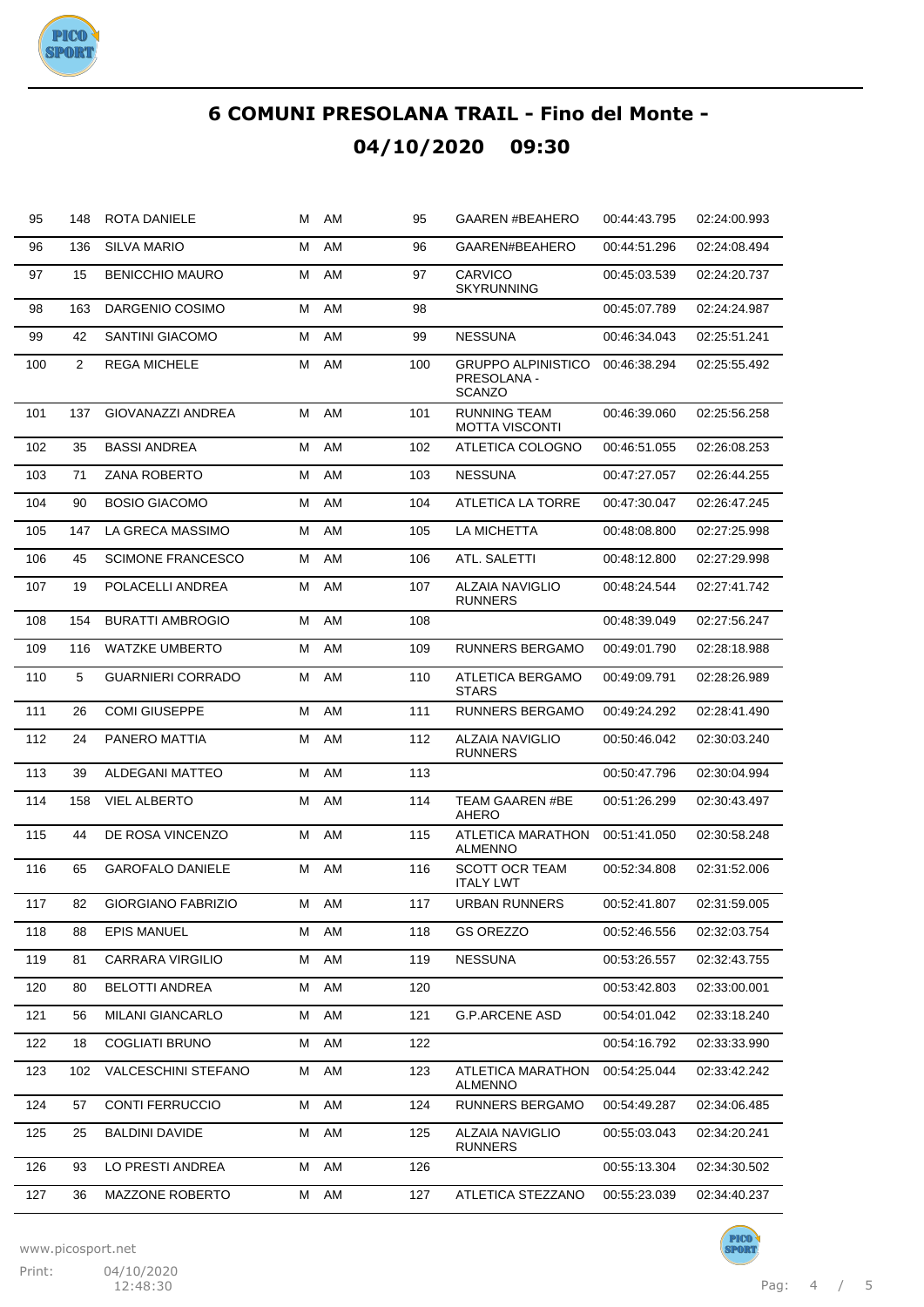

| 128 | 139            | <b>FRANCESCHINI SIMONE</b> |   | M AM | 128 | A.S.D.LE SGALMARE                        | 00:56:14.299 | 02:35:31.497 |
|-----|----------------|----------------------------|---|------|-----|------------------------------------------|--------------|--------------|
| 129 | 118            | <b>LECCO MAURO</b>         | м | AM   | 129 | <b>GAAREN #BEAHERO</b>                   | 00:56:30.801 | 02:35:47.999 |
| 130 | 84             | <b>MAFFEIS BENIAMINO</b>   | Μ | AM   | 130 |                                          | 00:56:54.297 | 02:36:11.495 |
| 131 | 60             | <b>VISCONTI PAOLO</b>      | Μ | AM   | 131 |                                          | 01:00:05.795 | 02:39:22.993 |
| 132 | 72             | DONINA DEVIS               | Μ | AM   | 132 | <b>ALZAIA NAVIGLIO</b><br><b>RUNNERS</b> | 01:00:33.795 | 02:39:50.993 |
| 133 | 87             | <b>TRIBBIA SIMONE</b>      | Μ | AM   | 133 |                                          | 01:02:25.066 | 02:41:42.264 |
| 134 | $\overline{7}$ | CAVANINI MAURO             | Μ | AM   | 134 | <b>LIBERO</b>                            | 01:03:17.066 | 02:42:34.264 |
| 135 | 49             | <b>SCAINI VITTORIO</b>     | М | AM   | 135 | <b>G.P.ARCENE ASD</b>                    | 01:03:58.813 | 02:43:16.011 |
| 136 | 124            | CAPELLI ALESSANDRO         | Μ | AM   | 136 | <b>ATLETICA PRESEZZO</b>                 | 01:04:03.074 | 02:43:20.272 |
| 137 | 20             | <b>GAMBIRASIO ALBERTO</b>  | М | AM   | 137 | RUNNERS BERGAMO                          | 01:07:31.577 | 02:46:48.775 |
| 138 | 52             | <b>GATTI ALESSANDRO</b>    | М | AM   | 138 | <b>RUNCARD</b>                           | 01:08:23.325 | 02:47:40.523 |
| 139 | 55             | <b>SCOTTI IVANO</b>        | М | AM   | 139 | <b>G.P. ARCENE ASD</b>                   | 01:08:36.577 | 02:47:53.775 |
| 140 | 12             | CAVAZZUTI SIMONE           | М | AM   | 140 | 100% ANIMA TRAIL<br>ASD                  | 01:08:43.326 | 02:48:00.524 |
| 141 | 156            | PODIO MAURO                | м | AM   | 141 |                                          | 01:09:08.326 | 02:48:25.524 |
| 142 | 141            | <b>FORESTI ALDO</b>        | М | AM   | 142 | N.B.GROUP                                | 01:10:38.569 | 02:49:55.767 |
| 143 | 79             | <b>MOLOGNI MIRKO</b>       | М | AM   | 143 |                                          | 01:10:47.319 | 02:50:04.517 |
| 144 | 131            | <b>CASTELLI EMANUELE</b>   | М | AM   | 144 |                                          | 01:10:50.818 | 02:50:08.016 |
| 145 | 11             | ORIOLO ALESSANDRO          | М | AM   | 145 | 100 % ANIMA TRAIL<br>ASD                 | 01:11:07.818 | 02:50:25.016 |
| 146 | 40             | <b>CAZZONI EMANUELE</b>    | М | AM   | 146 |                                          | 01:13:34.559 | 02:52:51.757 |
| 147 | 95             | <b>MANDELLI MARCO</b>      | М | AM   | 147 | <b>MEDIRUN</b>                           | 01:13:40.559 | 02:52:57.757 |
| 148 | 119            | LODA ALIOSCIA              | М | AM   | 148 |                                          | 01:14:07.306 | 02:53:24.504 |
| 149 | 8              | <b>GELFI MAURIZIO</b>      | М | AM   | 149 |                                          | 01:14:40.567 | 02:53:57.765 |
| 150 | 70             | PILOTTI ALBERTO            | М | AM   | 150 | MONTE ORFANO<br><b>RUNNERS ASD</b>       | 01:17:01.576 | 02:56:18.774 |
| 151 | 31             | <b>MOIOLI FABIO</b>        | Μ | AM   | 151 |                                          | 01:19:24.088 | 02:58:41.286 |
| 152 | 32             | RANTUCCI EMILIANO          | М | AM   | 152 | <b>SPIRITO TRAIL</b>                     | 01:19:24.841 | 02:58:42.039 |
| 153 | 50             | <b>MARTORANA GABRIELE</b>  | М | AM   | 153 | <b>MARCIATORI SAN</b><br><b>GIORGIO</b>  | 01:19:39.831 | 02:58:57.029 |
| 154 | 17             | CIOCCA ANTONIO             | Μ | AM   | 154 | <b>MEDIRUN ASD</b>                       | 01:19:41.331 | 02:58:58.529 |
| 155 | 54             | NISOLI RICCARDO            | М | AM   | 155 | <b>AVIS TREVIGLIO</b>                    | 01:20:11.086 | 02:59:28.284 |
| 156 | 143            | <b>ENTRADE EMILIANO</b>    | М | AM   | 156 |                                          | 01:20:27.591 | 02:59:44.789 |
| 157 | 108            | SALVI FEDERICO             | Μ | AM   | 157 |                                          | 01:22:28.839 | 03:01:46.037 |
| 158 | 155            | <b>CRIPPA VITTORIO</b>     | М | AM   | 158 |                                          | 01:33:46.368 | 03:13:03.566 |
| 159 | 134            | <b>REATI ATTILIO</b>       | М | AM   | 159 | <b>CARVICO</b><br><b>SKYRUNNING</b>      | 01:34:52.631 | 03:14:09.829 |